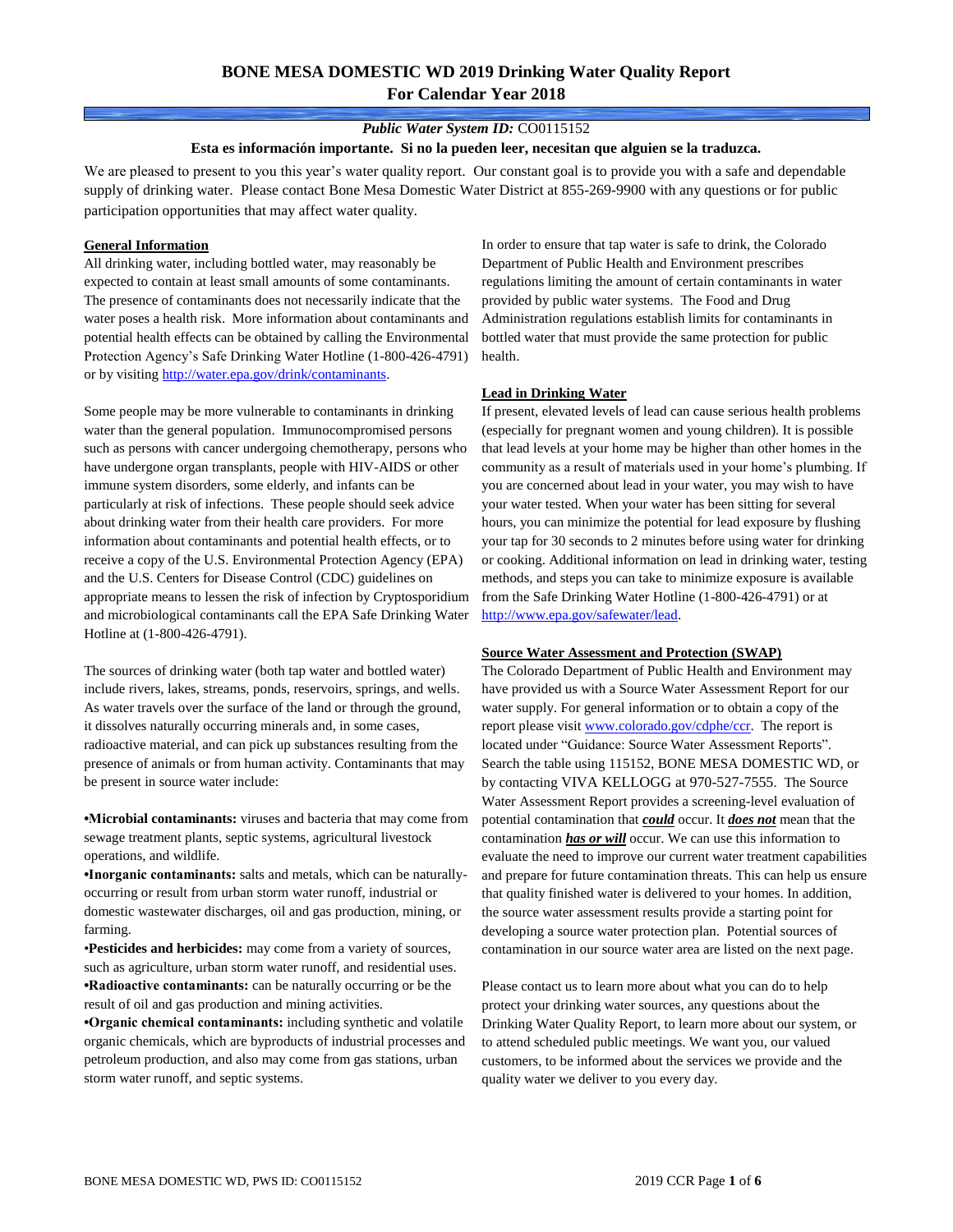# **Our Water Sources**

| <b>Sources (Water Type - Source Type)</b>                                                                          | <b>Potential Source(s) of Contamination</b>      |
|--------------------------------------------------------------------------------------------------------------------|--------------------------------------------------|
| MAYS SPRING BOX (Groundwater UDI Surface Water-Well)<br><b>GELWICK SPRING (Groundwater UDI Surface Water-Well)</b> | Deciduous Forest, Evergreen Forest, Mixed Forest |

# **Terms and Abbreviations**

- **Maximum Contaminant Level (MCL)** − The highest level of a contaminant allowed in drinking water.
- **Treatment Technique (TT)** − A required process intended to reduce the level of a contaminant in drinking water.
- **Health-Based** − A violation of either a MCL or TT.
- **Non-Health-Based** − A violation that is not a MCL or TT.
- **Action Level (AL)** − The concentration of a contaminant which, if exceeded, triggers treatment and other regulatory requirements.
- **Maximum Residual Disinfectant Level (MRDL)** − The highest level of a disinfectant allowed in drinking water. There is convincing evidence that addition of a disinfectant is necessary for control of microbial contaminants.
- **Maximum Contaminant Level Goal (MCLG)** − The level of a contaminant in drinking water below which there is no known or expected risk to health. MCLGs allow for a margin of safety.
- **Maximum Residual Disinfectant Level Goal (MRDLG)** − The level of a drinking water disinfectant, below which there is no known or expected risk to health. MRDLGs do not reflect the benefits of the use of disinfectants to control microbial contaminants.
- **Violation (No Abbreviation)** − Failure to meet a Colorado Primary Drinking Water Regulation.
- **Formal Enforcement Action (No Abbreviation)** − Escalated action taken by the State (due to the risk to public health, or number or severity of violations) to bring a non-compliant water system back into compliance.
- **Variance and Exemptions (V/E)** − Department permission not to meet a MCL or treatment technique under certain conditions.
- **Gross Alpha (No Abbreviation)** − Gross alpha particle activity compliance value. It includes radium-226, but excludes radon 222, and uranium.
- **Picocuries per liter (pCi/L)** − Measure of the radioactivity in water.
- **Nephelometric Turbidity Unit (NTU)** − Measure of the clarity or cloudiness of water. Turbidity in excess of 5 NTU is just noticeable to the typical person.
- **Compliance Value (No Abbreviation)** Single or calculated value used to determine if regulatory contaminant level (e.g. MCL) is met. Examples of calculated values are the  $90<sup>th</sup>$  Percentile, Running Annual Average (RAA) and Locational Running Annual Average (LRAA).
- **Average (x-bar)** − Typical value.
- **Range (R)** − Lowest value to the highest value.
- **Sample Size (n)** − Number or count of values (i.e. number of water samples collected).
- **Parts per million = Milligrams per liter (ppm = mg/L)** − One part per million corresponds to one minute in two years or a single penny in \$10,000.
- **Parts per billion = Micrograms per liter (ppb = ug/L)** − One part per billion corresponds to one minute in 2,000 years, or a single penny in \$10,000,000.
- **Not Applicable (N/A)** Does not apply or not available.
- **Level 1 Assessment** A study of the water system to identify potential problems and determine (if possible) why total coliform bacteria have been found in our water system.
- **Level 2 Assessment** A very detailed study of the water system to identify potential problems and determine (if possible) why an E. coli MCL violation has occurred and/or why total coliform bacteria have been found in our water system on multiple occasions.

## **Detected Contaminants**

BONE MESA DOMESTIC WD routinely monitors for contaminants in your drinking water according to Federal and State laws. The following table(s) show all detections found in the period of January 1 to December 31, 2018 unless otherwise noted. The State of Colorado requires us to monitor for certain contaminants less than once per year because the concentrations of these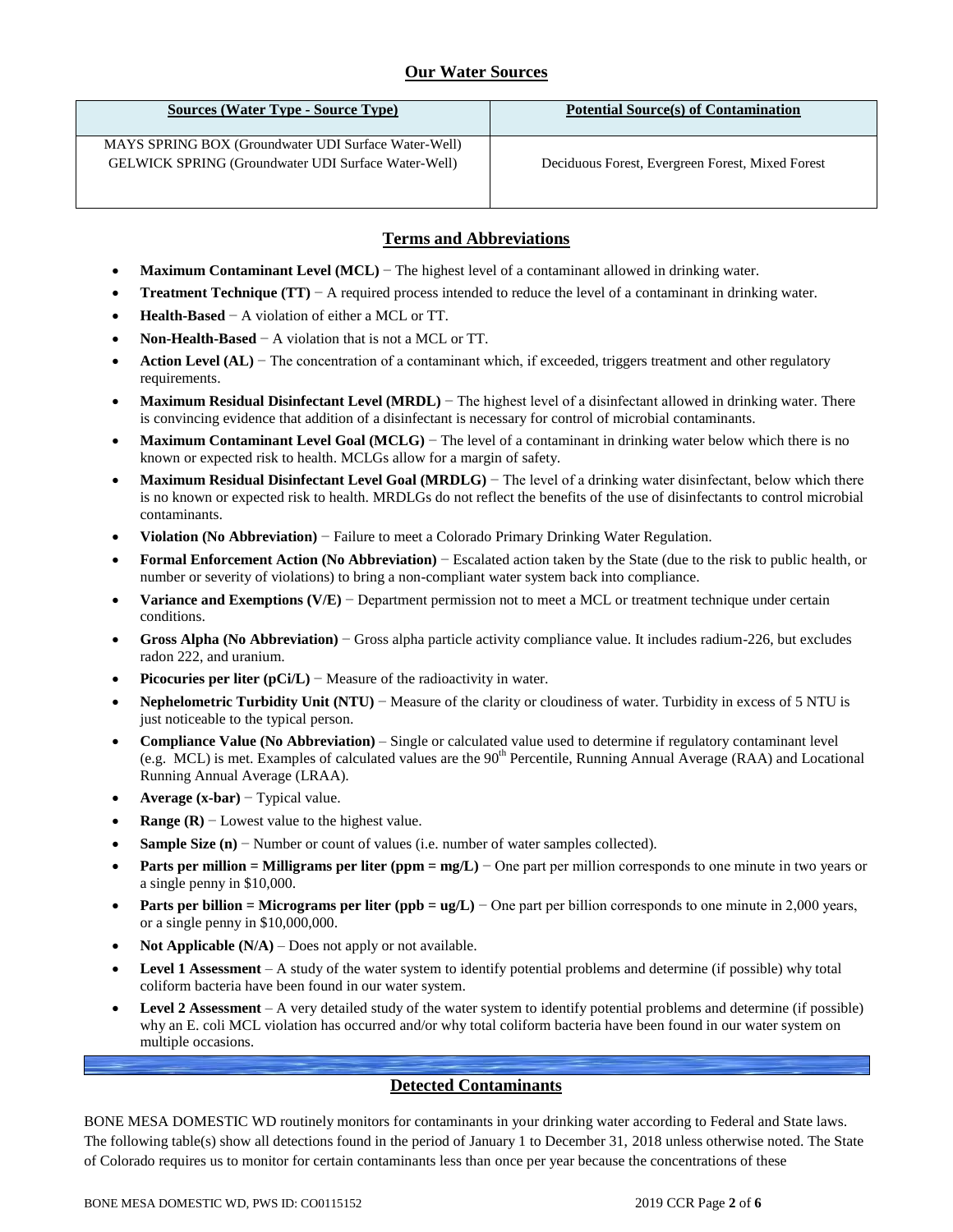contaminants are not expected to vary significantly from year to year, or the system is not considered vulnerable to this type of contamination. Therefore, some of our data, though representative, may be more than one year old. Violations and Formal Enforcement Actions, if any, are reported in the next section of this report.

**Note:** Only detected contaminants sampled within the last 5 years appear in this report. If no tables appear in this section then no contaminants were detected in the last round of monitoring.

|                     | Disinfectants Sampled in the Distribution System<br>TT Requirement: At least 95% of samples per period (month or quarter) must be at least 0.2 ppm OR<br>If sample size is less than 40 no more than 1 sample is below 0.2 ppm<br><b>Typical Sources:</b> Water additive used to control microbes |                                            |                          |               |                  |             |  |  |
|---------------------|---------------------------------------------------------------------------------------------------------------------------------------------------------------------------------------------------------------------------------------------------------------------------------------------------|--------------------------------------------|--------------------------|---------------|------------------|-------------|--|--|
| <b>Disinfectant</b> | <b>Time Period</b>                                                                                                                                                                                                                                                                                | <b>Results</b>                             | <b>Number of Samples</b> | <b>Sample</b> | TT               | <b>MRDL</b> |  |  |
| <b>Name</b>         |                                                                                                                                                                                                                                                                                                   |                                            | <b>Below Level</b>       | <b>Size</b>   | <b>Violation</b> |             |  |  |
| Chlorine            | December, 2018                                                                                                                                                                                                                                                                                    | <b>Lowest period percentage of samples</b> | $\theta$                 |               | N <sub>0</sub>   | $4.0$ ppm   |  |  |
|                     |                                                                                                                                                                                                                                                                                                   | meeting TT requirement: 100%               |                          |               |                  |             |  |  |

|                            | Lead and Copper Sampled in the Distribution System |                                |                              |                           |                                      |                                              |                                                           |                                                                               |  |  |  |  |
|----------------------------|----------------------------------------------------|--------------------------------|------------------------------|---------------------------|--------------------------------------|----------------------------------------------|-----------------------------------------------------------|-------------------------------------------------------------------------------|--|--|--|--|
| Contaminant<br><b>Name</b> | <b>Time</b><br>Period                              | 90 <sup>th</sup><br>Percentile | <b>Sample</b><br><b>Size</b> | Unit of<br><b>Measure</b> | 90 <sup>th</sup><br>Percentile<br>AL | <b>Sample</b><br><b>Sites</b><br>Above<br>AL | 90 <sup>th</sup><br>Percentile<br>AL<br><b>Exceedance</b> | <b>Typical Sources</b>                                                        |  |  |  |  |
| Copper                     | 09/30/2018<br>to<br>09/30/2018                     | 0.35                           | 5                            | ppm                       | 1.3                                  | $\mathbf{0}$                                 | N <sub>o</sub>                                            | Corrosion of<br>household plumbing<br>systems; Erosion of<br>natural deposits |  |  |  |  |
| Lead                       | 09/30/2018<br>to<br>09/30/2018                     | 71.4                           | 5                            | ppb                       | 15                                   |                                              | Yes                                                       | Corrosion of<br>household plumbing<br>systems; Erosion of<br>natural deposits |  |  |  |  |

| Disinfection Byproducts Sampled in the Distribution System |      |         |              |               |                |            |             |                  |                        |  |
|------------------------------------------------------------|------|---------|--------------|---------------|----------------|------------|-------------|------------------|------------------------|--|
| <b>Name</b>                                                | Year | Average | Range        | <b>Sample</b> | Unit of        | <b>MCL</b> | <b>MCLG</b> | <b>MCL</b>       | <b>Typical Sources</b> |  |
|                                                            |      |         | $Low - High$ | <b>Size</b>   | <b>Measure</b> |            |             | <b>Violation</b> |                        |  |
|                                                            |      |         |              |               |                |            |             |                  |                        |  |
| Total                                                      | 2018 | 13.3    | 13.3 to 13.3 |               | ppb            | 60         | N/A         | No               | Byproduct of drinking  |  |
| Haloacetic                                                 |      |         |              |               |                |            |             |                  | water disinfection     |  |
| Acids                                                      |      |         |              |               |                |            |             |                  |                        |  |
| (HAA5)                                                     |      |         |              |               |                |            |             |                  |                        |  |
|                                                            |      |         |              |               |                |            |             |                  |                        |  |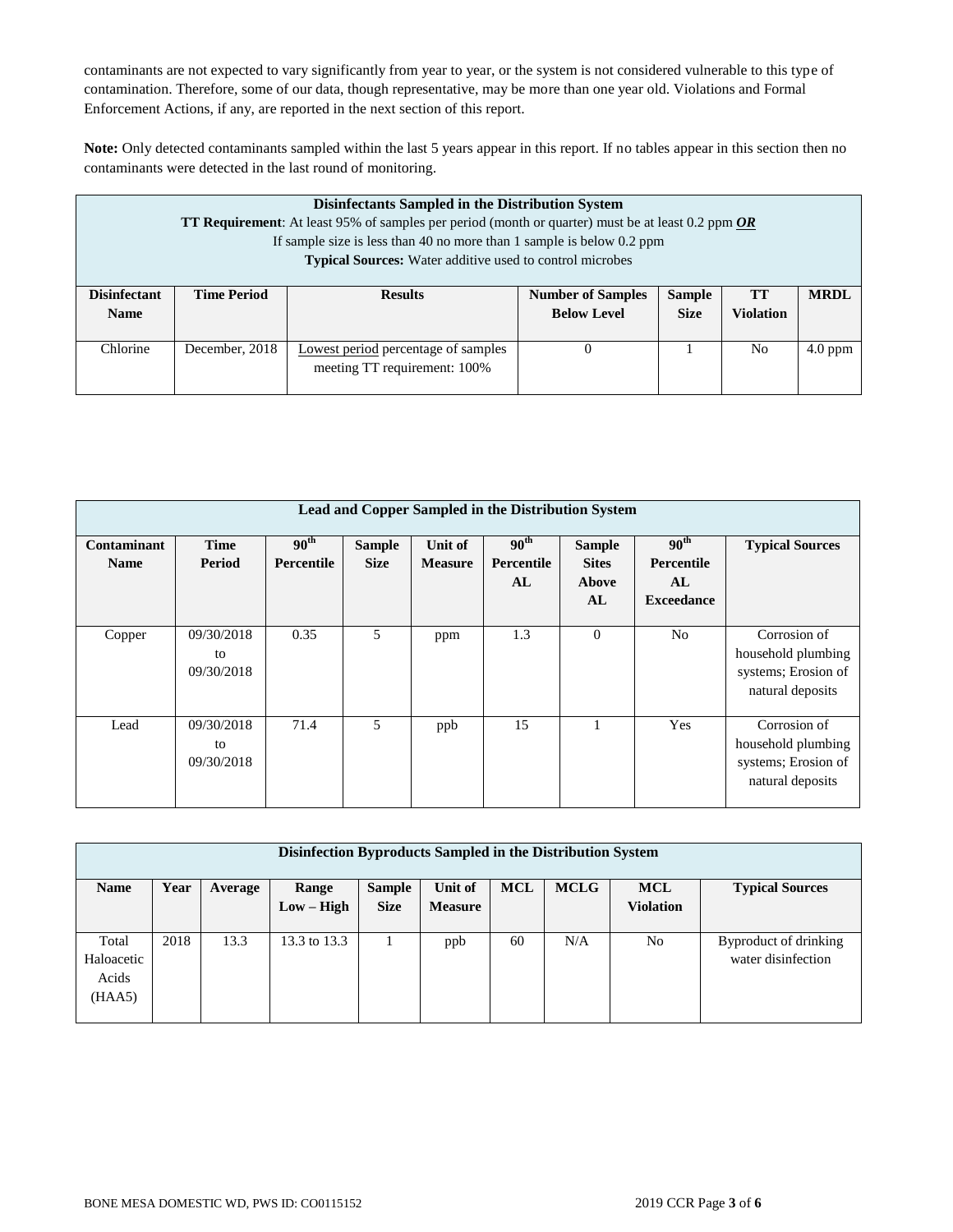|                                                                                                                                                                                                                                 | Disinfectants Sampled at the Entry Point to the Distribution System<br>(Chlorine/Chloramine Row is Optional, Chlorine Dioxide Row is Required) |  |     |                                                                          |                |                                            |  |  |  |  |
|---------------------------------------------------------------------------------------------------------------------------------------------------------------------------------------------------------------------------------|------------------------------------------------------------------------------------------------------------------------------------------------|--|-----|--------------------------------------------------------------------------|----------------|--------------------------------------------|--|--|--|--|
| <b>TT/MRDL</b><br><b>Disinfectant Name</b><br>Number of<br><b>TT/MRDL</b><br>Year<br><b>Typical Sources</b><br><b>Sample</b><br><b>Size</b><br><b>Samples Above or</b><br>Requirement<br><b>Violation</b><br><b>Below Level</b> |                                                                                                                                                |  |     |                                                                          |                |                                            |  |  |  |  |
| Chlorine/Chloramine                                                                                                                                                                                                             | 2018                                                                                                                                           |  | 670 | $TT = No$ more than 4<br>hours with a sample<br>below $0.6 \text{ MG/L}$ | N <sub>0</sub> | Water additive used to<br>control microbes |  |  |  |  |

|             | Summary of Turbidity Sampled at the Entry Point to the Distribution System |                                                                                               |                                                                  |                  |                |  |  |  |  |  |
|-------------|----------------------------------------------------------------------------|-----------------------------------------------------------------------------------------------|------------------------------------------------------------------|------------------|----------------|--|--|--|--|--|
| Contaminant | <b>Sample</b>                                                              | <b>TT</b>                                                                                     | <b>Typical</b>                                                   |                  |                |  |  |  |  |  |
| <b>Name</b> | Date                                                                       |                                                                                               |                                                                  | <b>Violation</b> | <b>Sources</b> |  |  |  |  |  |
| Turbidity   | Date/Month:<br>Jun                                                         | Highest single measurement:<br>0.886 NTU                                                      | Maximum 5 NTU for any single<br>measurement                      | N <sub>o</sub>   | Soil Runoff    |  |  |  |  |  |
| Turbidity   | Month:<br>Dec                                                              | Lowest monthly percentage of<br>samples meeting TT requirement<br>for our technology: $100\%$ | In any month, at least 95% of<br>samples must be less than 1 NTU | N <sub>0</sub>   | Soil Runoff    |  |  |  |  |  |

|                            | <b>Inorganic Contaminants Sampled at the Entry Point to the Distribution System</b> |         |                       |                              |                           |            |             |                                |                                                                                                            |  |  |
|----------------------------|-------------------------------------------------------------------------------------|---------|-----------------------|------------------------------|---------------------------|------------|-------------|--------------------------------|------------------------------------------------------------------------------------------------------------|--|--|
| Contaminant<br><b>Name</b> | Year                                                                                | Average | Range<br>$Low - High$ | <b>Sample</b><br><b>Size</b> | Unit of<br><b>Measure</b> | <b>MCL</b> | <b>MCLG</b> | <b>MCL</b><br><b>Violation</b> | <b>Typical Sources</b>                                                                                     |  |  |
| Barium                     | 2018                                                                                | 0.01    | $0$ to $0.01$         | 2                            | ppm                       | 2          | 2           | N <sub>o</sub>                 | Discharge of<br>drilling wastes;<br>discharge from<br>metal refineries;<br>erosion of natural<br>deposits  |  |  |
| Nitrate                    | 2018                                                                                | 0.76    | $0.72$ to $0.79$      | 2                            | ppm                       | 10         | 10          | N <sub>o</sub>                 | Runoff from<br>fertilizer use:<br>leaching from<br>septic tanks,<br>sewage; erosion of<br>natural deposits |  |  |

| Volatile Organic Contaminants Sampled at the Entry Point to the Distribution System |      |         |                       |                              |                           |            |             |                         |                        |
|-------------------------------------------------------------------------------------|------|---------|-----------------------|------------------------------|---------------------------|------------|-------------|-------------------------|------------------------|
| Contaminant<br>Name                                                                 | Year | Average | Range<br>$Low - High$ | <b>Sample</b><br><b>Size</b> | Unit of<br><b>Measure</b> | <b>MCL</b> | <b>MCLG</b> | MCL<br><b>Violation</b> | <b>Typical Sources</b> |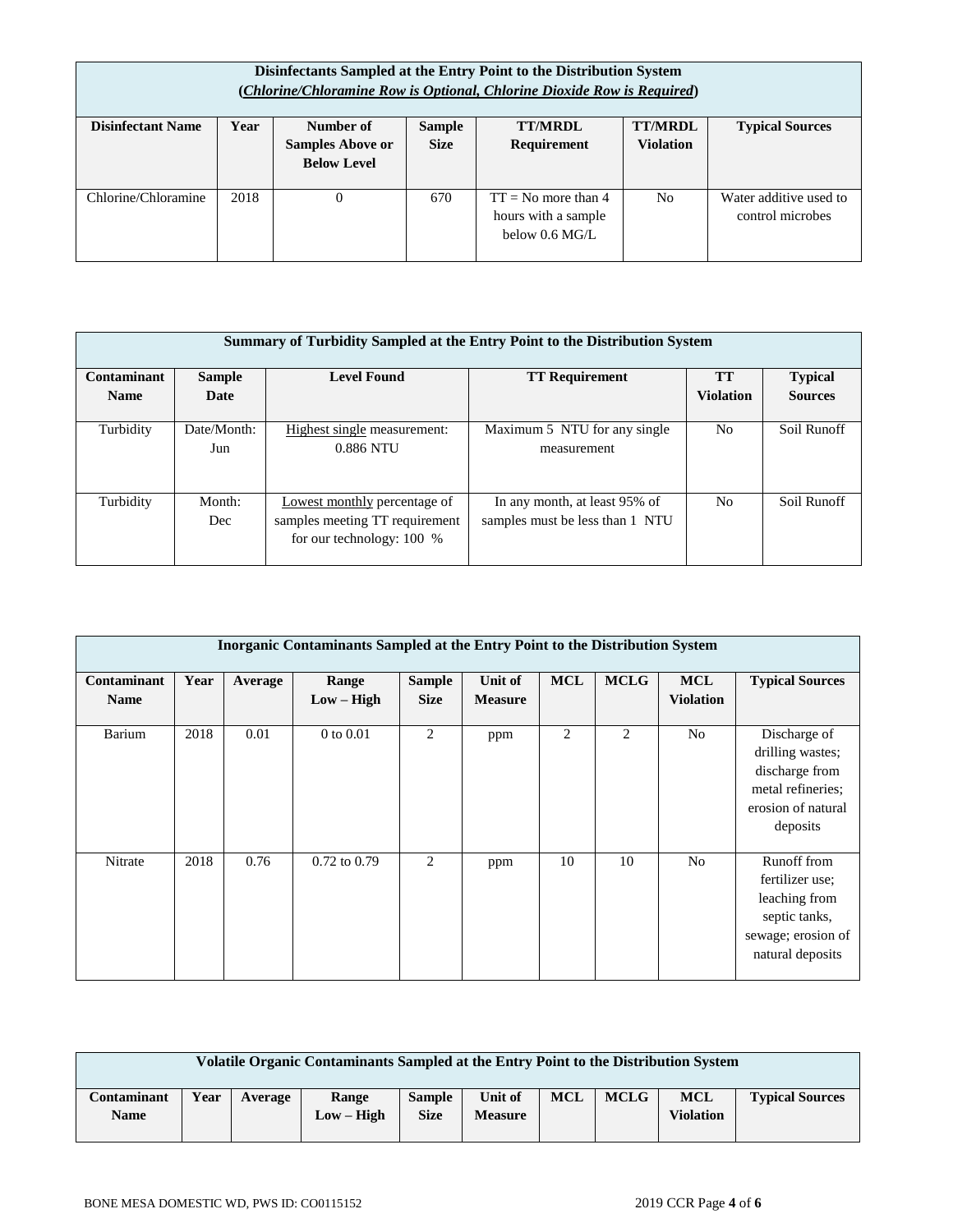| Volatile Organic Contaminants Sampled at the Entry Point to the Distribution System |      |         |              |               |                |            |             |                  |                                                                                   |
|-------------------------------------------------------------------------------------|------|---------|--------------|---------------|----------------|------------|-------------|------------------|-----------------------------------------------------------------------------------|
| Contaminant                                                                         | Year | Average | Range        | <b>Sample</b> | Unit of        | <b>MCL</b> | <b>MCLG</b> | <b>MCL</b>       | <b>Typical Sources</b>                                                            |
| <b>Name</b>                                                                         |      |         | $Low - High$ | <b>Size</b>   | <b>Measure</b> |            |             | <b>Violation</b> |                                                                                   |
|                                                                                     |      |         |              |               |                |            |             |                  |                                                                                   |
| Xylenes                                                                             | 2018 | 1.2     | $0$ to $2.4$ | 2             | ppb            | 10,000     | 10,000      | N <sub>o</sub>   | Discharge from<br>petroleum<br>factories:<br>discharge from<br>chemical factories |

| <b>Secondary Contaminants**</b><br>** Secondary standards are non-enforceable guidelines for contaminants that may cause cosmetic effects (such as skin, or tooth<br>discoloration) or aesthetic effects (such as taste, odor, or color) in drinking water. |                                                                                                                                    |  |  |  |  |  |  |  |
|-------------------------------------------------------------------------------------------------------------------------------------------------------------------------------------------------------------------------------------------------------------|------------------------------------------------------------------------------------------------------------------------------------|--|--|--|--|--|--|--|
| Contaminant<br><b>Name</b>                                                                                                                                                                                                                                  | <b>Secondary Standard</b><br>Unit of<br>Year<br><b>Sample</b><br>Range<br>Average<br>$Low - High$<br><b>Size</b><br><b>Measure</b> |  |  |  |  |  |  |  |
| Sodium                                                                                                                                                                                                                                                      | 2018<br>5.8<br>5.7 to 5.9<br>$\bigcap$<br>N/A<br>ppm                                                                               |  |  |  |  |  |  |  |

# **Violations, Significant Deficiencies, Backflow/Cross-Connection, and Formal Enforcement Actions**

|                                           |                                                                                                                                       | <b>Violations</b>       |                       |                            |                                  |  |  |  |  |
|-------------------------------------------|---------------------------------------------------------------------------------------------------------------------------------------|-------------------------|-----------------------|----------------------------|----------------------------------|--|--|--|--|
| <b>Name</b>                               | Category                                                                                                                              | <b>Time Period</b>      | <b>Health Effects</b> | Compliance<br><b>Value</b> | <b>TT</b> Level or<br><b>MCL</b> |  |  |  |  |
| <b>TURBIDITY</b>                          | <b>FAILURE TO MONITOR</b><br><b>AND/OR REPORT - NON-</b><br><b>HEALTH-BASED</b>                                                       | 11/01/2018 - 11/30/2018 | N/A                   | N/A                        | N/A                              |  |  |  |  |
| <b>TURBIDITY</b>                          | <b>FAILURE TO MONITOR</b><br><b>AND/OR REPORT - NON-</b><br><b>HEALTH-BASED</b>                                                       | 11/01/2018 - 11/30/2018 | N/A                   | N/A                        | N/A                              |  |  |  |  |
| CHLORINE/<br><b>CHLORAMI</b><br><b>NE</b> | <b>FAILURE TO MONITOR</b><br><b>AND/OR REPORT - NON-</b><br><b>HEALTH-BASED</b>                                                       | 11/01/2018 - 11/30/2018 | N/A                   | N/A                        | N/A                              |  |  |  |  |
| CHLORINE/<br><b>CHLORAMI</b><br><b>NE</b> | <b>FAILURE TO MONITOR</b><br><b>AND/OR REPORT - NON-</b><br><b>HEALTH-BASED</b>                                                       | 11/01/2018 - 11/30/2018 | N/A                   | N/A                        | N/A                              |  |  |  |  |
|                                           | <b>Additional Violation Information</b>                                                                                               |                         |                       |                            |                                  |  |  |  |  |
|                                           | *Please share this information with all the other people who drink this water, especially those who may not have received this notice |                         |                       |                            |                                  |  |  |  |  |

directly (for example, people in apartments, nursing homes, schools, and businesses). You can do this by posting this notice in a public place or distributing copies by hand or mail.\*

Explanation of the violation(s), the steps taken to resolve them, and the anticipated resolved date: